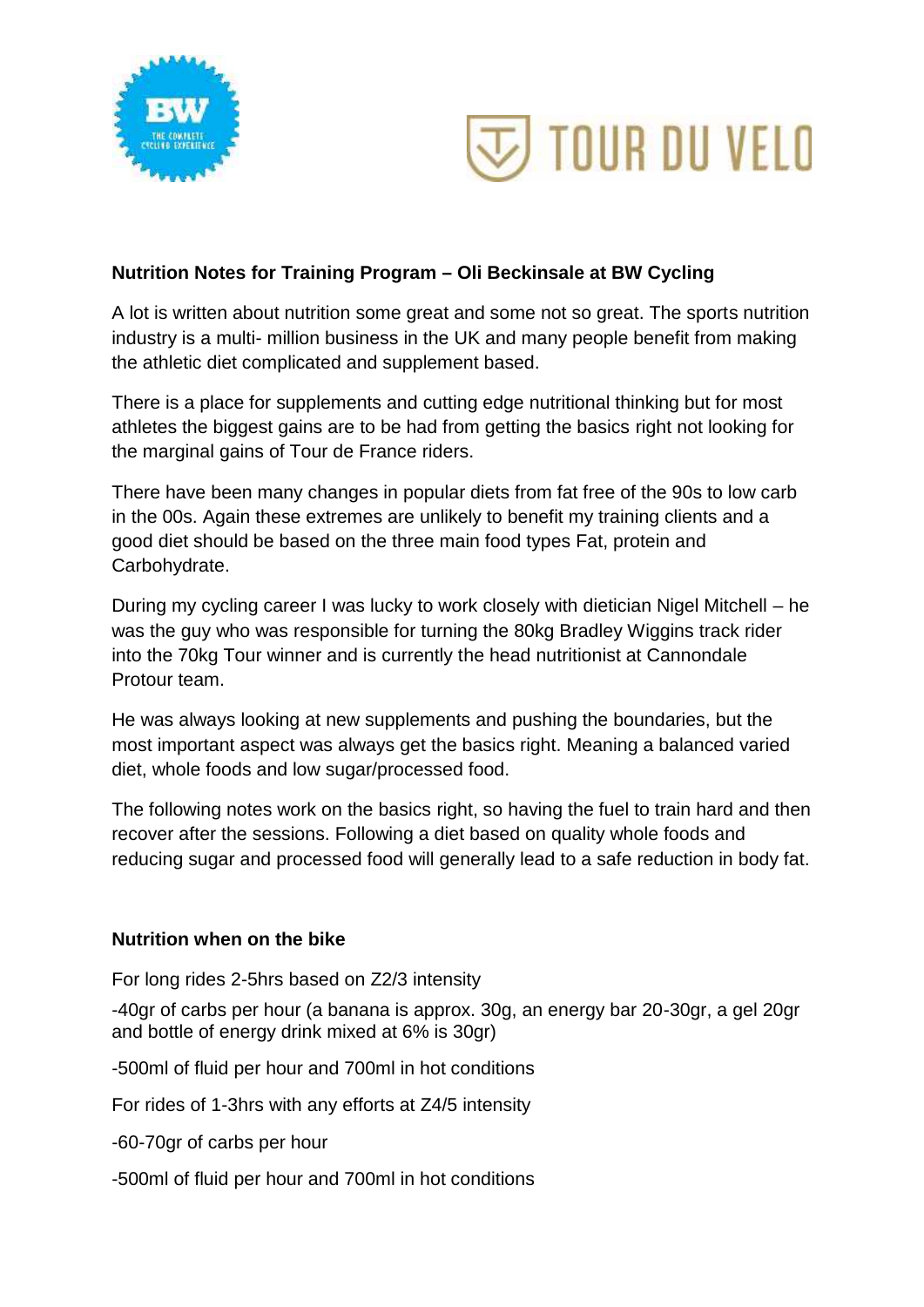



## **Nutrition notes for when training in the evening after work**

### **Breakfast**

-Breakfast should be mainly low glycaemic carbs, so porridge, muesli, brown bread -Include a portion of protein, milk, yoghurt, eggs

-Include some 'good' fat so from the eggs, nuts, seeds

-Drink 500ml of water between getting up and leaving for work/ride

#### **11am**

-A low sugar snack -Yoghurt, nuts, seeds, fruit, sandwich with savoury filling, oat cakes

#### **1pm**

-Lunch should be mainly low glycaemic carbs, so brown rice, pasta, brown bread -Include a portion of protein, fish, meat, eggs, yoghurt -Inc some fat, olive oli dressing, nuts, seeds,

#### **4pm**

-A low sugar snack -Yoghurt, nuts, seeds, fruit, sandwich with savoury filling, oat cakes

#### **6 or 7pm- Training**

-If longer than 1hr of very intense then fuel at rate of 40gr carbs per hour

#### **Post ride**

-If a tough session, so over threshold efforts and/or Strength work then consume 50gr of recovery drink ASAP after the session

#### **Dinner**

-Dinner should be mainly low glycaemic carbs, so brown rice, pasta, brown bread -Include a large portion of protein, fish, meat, eggs, yoghurt -Inc some fat, olive oli dressing, nuts, seeds,